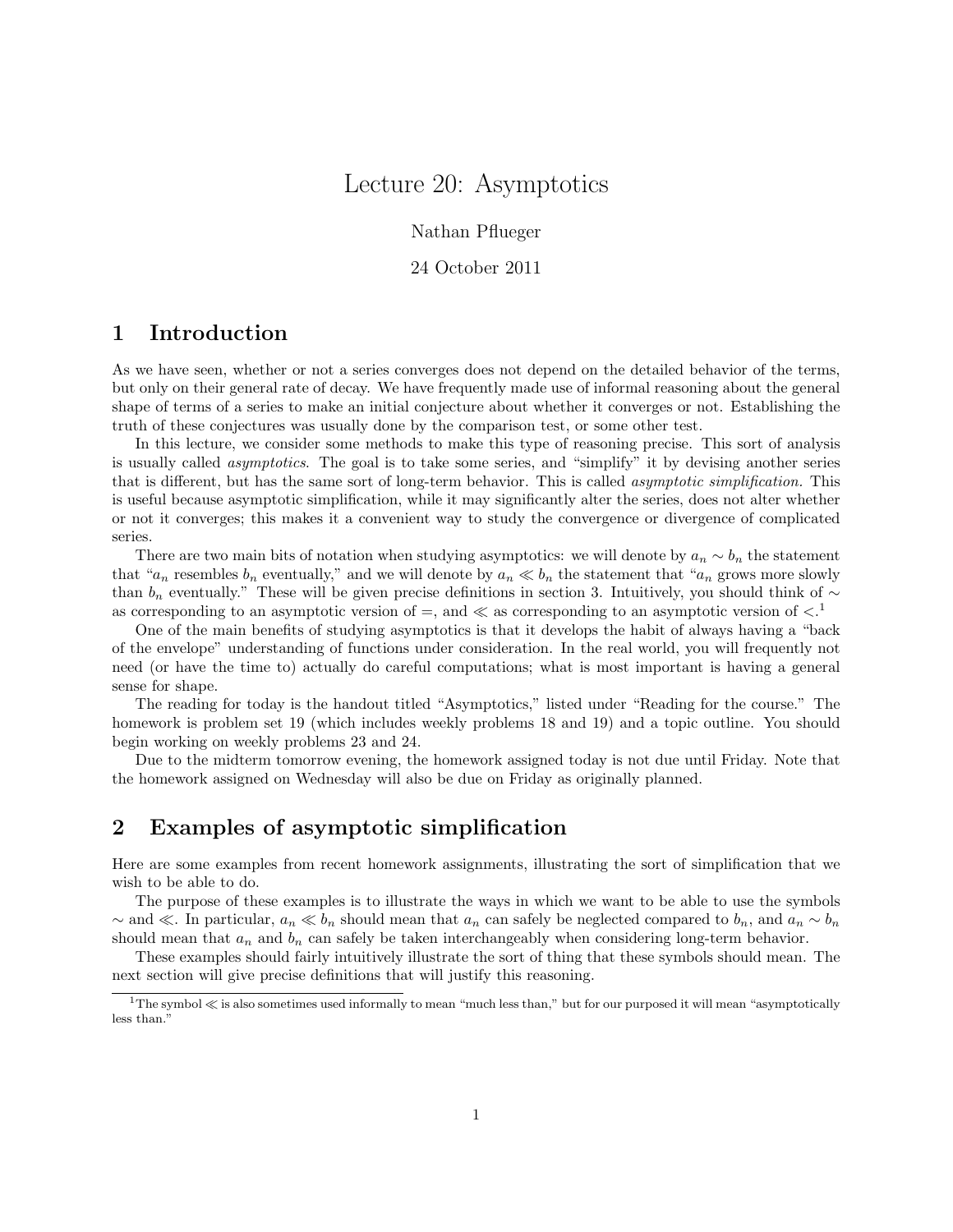Example 2.1 (PSet 16, problem 4(c)). Consider the series  $\sum_{n=1}^{\infty}$  $k=1$ 1  $\frac{1}{k+5}$ . Since  $k \gg 5$ , we can safely neglect the 5 term.

1  $\frac{1}{k+5} \sim \frac{1}{k}$ k

Thus since the harmonic series diverges, this series should diverge as well. Note that in this case, the direct comparison test worked well. It would have worked less well, though, for  $\sum_{k=6}^{\infty} \frac{1}{k-5}$ , although the asymptotic comparison test works just as well on this series as on the given series.

Example 2.2 (PSet 16, problem 1(e) and PSet 17, problem 2(i)). Consider the series  $\sum_{n=1}^{\infty}$  $k=2$  $2^k + 1$  $\frac{2}{3^k+1}$ . Since

 $2^k \gg 1$  and  $3^k \gg 1$ , to study the long-term behavior, we can safely ignore the 1 terms.

$$
\frac{2^k+1}{3^k+1} \sim \frac{2^k}{3^k}
$$

Now,  $\sum \frac{2^k}{3^k}$  $\frac{2^{n}}{3^{k}}$  is a geometric series with ratio less than 1, so it converges. Thus we expect the original series to converge as well (indeed, it does, as the asymptotic comparison test will show). Note that it is not true that  $\frac{2^k+1}{3^k+1} \leq \frac{2^k}{3^k}$  $\frac{2^{n}}{3^{k}}$ , so we can't quite apply the comparison test in the most naive way; asymptotic comparison helps a lot here.

Example 2.3 (PSet 18, problem 2(b)). Consider the series  $\sum_{n=1}^{\infty}$  $k=1$  $2k+1$  $\frac{k+1}{k^{3/2}}$ . Since  $2k \gg 1$ , this simplifies as follows.  $2k+1$  $\frac{k+1}{k^{3/2}} \sim \frac{2k}{k^{3/2}}$  $\frac{2k}{k^{3/2}} = \frac{2}{k^{1/2}}$  $k^{1/2}$ 

Since this is a p-series with  $p < 1$ , it diverges. So we expect the given series to diverge as well (again, the asymptotic comparison test will show that it diverges).

Example 2.4 (PSet 18, problem 2(c)). Consider the series  $\sum_{n=1}^{\infty}$  $k=10$ 5  $\frac{0}{4^k+7}$ . Since  $4^k \gg 1$ , this simplifies as

follows.

$$
\frac{5}{4^k+7} \sim \frac{5}{4^k}
$$

Now, a geometric series with common ratio  $\frac{1}{4}$  converges. The asymptotic comparison test will show that the given series converges.

## 3 Definition of ∼ and

The definition of the notation  $a_n \sim b_n$  is designed to mean that  $a_n \approx b_n$  for large n, where the fit gets better and better as *n* gets larger. Another way to say this is that  $\frac{a_n}{b_n} \approx 1$ , where the approximation gets better and better as n gets larger. Fortunately, this last statement is something that we have a mathematical description of: the notion of a limit. We use it to make the definition.

**Definition 3.1.** The notation  $a_n \sim b_n$  means that  $\lim_{n \to \infty} \frac{a_n}{b_n}$  $\frac{dn}{b_n} = 1$ . In this case, we shall say that  $a_n$  and  $b_n$ are asymptotic.

Similarly, we want the notation  $a_n \ll b_n$  to mean, roughly, that  $a_n$  can be neglected compared to  $b_n$ , as n becomes large. One way to say this is that the ratio  $\frac{a_n}{b_n}$  should be very close to 0 for large n, and get closer and closer as  $n$  grows to infinity. This, again, can be formalized using the language of limits.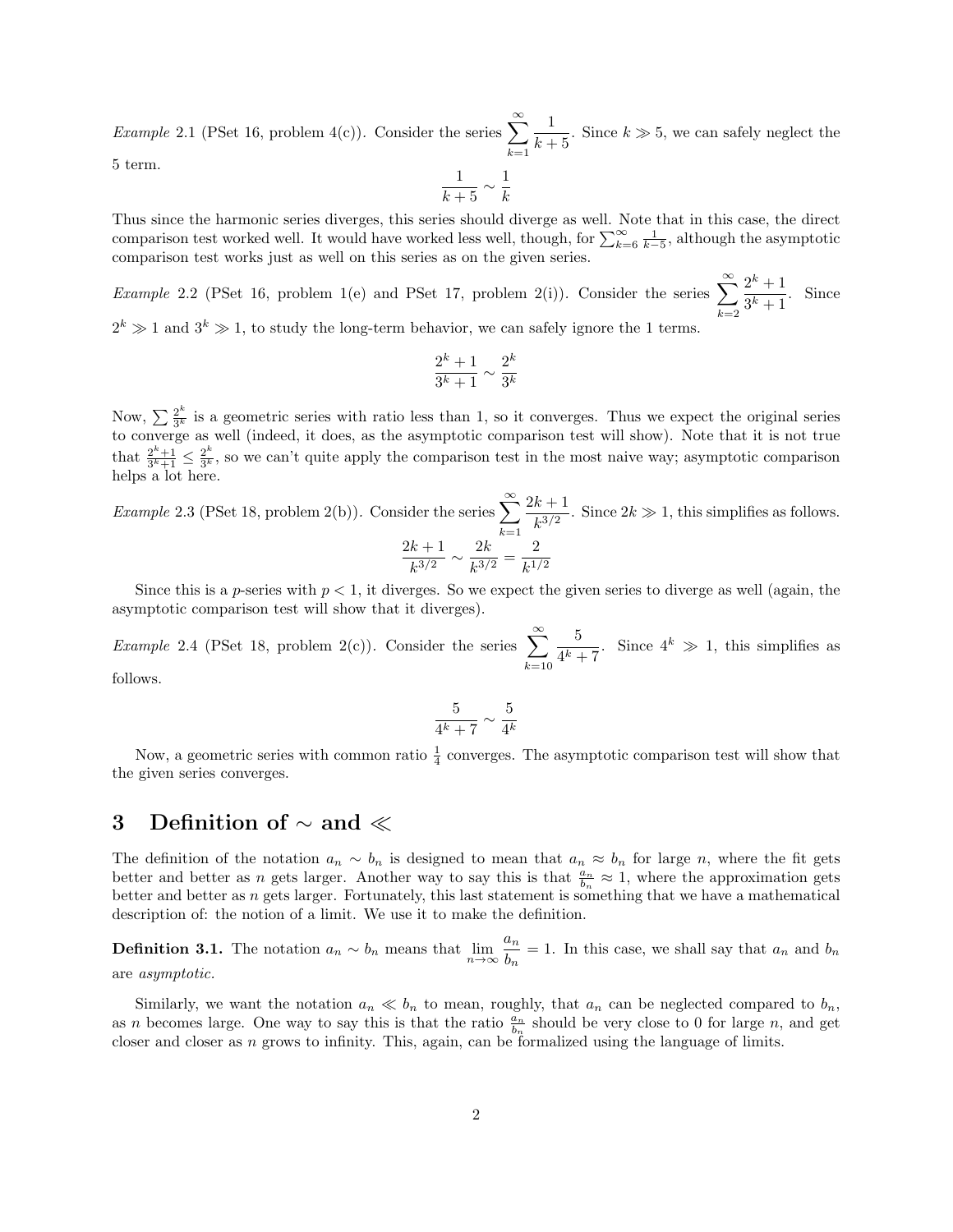**Definition 3.2.** The notation  $a_n \ll b_n$  means that  $\lim_{n\to\infty} \frac{a_n}{b_n}$  $\frac{dn}{b_n} = 0$ . In this case, we shall say that  $b_n$  grows faster than  $a_n$ .

#### Observe that there is another way to thinking of the notation  $\ll$ . It should mean that we are allowed to neglect  $a_n$  when compared with  $b_n$ . In fact, it is not hard to show that the following is true (and could be used as a definition of  $\ll$  if desired).

**Fact.** For two sequences  $a_n$  and  $b_n$ ,  $b_n$  grows faster than  $a_n$  if and only if  $a_n + b_n$  is asymptotic to  $b_n$ . In symbols,  $a_n \ll b_n$  if and only if  $a_n + b_n \sim b_n$ .

### 4 Asymptotic comparison of some common functions

In order to do asymptotic simplification, we need to understand which functions grow faster than others. This section summarizes some main facts about various families of functions.

Note that in this section, I will be considering asymptotics of functions  $f(x)$  rather than sequences  $a_n$ . The definitions are the same, as are the sorts of arguments.

First consider polynomials. Any polynomial is asymptotic to its leading term, as in the following examples.

$$
x^{2} + x + 1 \sim x^{2}
$$
  

$$
5x^{3} + 1000x^{2} + 1 \sim 5x^{3}
$$
  

$$
x + 7 \sim x
$$

This works because for any two exponent  $p_1, p_2$ , we have  $x^{p_1} \ll x^{p_2}$  if and only if  $p_1 < p_2$ . So terms with smaller exponents can safely be ignored.

Next, consider exponential functions. Observe that  $e^x$  grows faster than any polynomial. This can be seen by consider the Taylor series of x, by by applying l'Hôpital's rule repeatedly, as in the following example.

$$
\lim_{x \to \infty} \frac{x^2 + 2x + 3}{e^x} = \lim_{x \to \infty} \frac{2x + 2x}{e^x}
$$

$$
= \lim_{x \to \infty} \frac{2}{e^x}
$$

$$
= 0
$$

This computation, which applies l'Hôpital's rule twice in a row, shows that  $x^2 + 3x + 3 \ll e^x$ . In fact, the same technique will work to show that any polynomial grows less quickly than  $e^x$ .

What about comparing different exponential functions, say comparing  $e^x$  to  $2^x$ ? In this case, the limit as  $x \to \infty$  of  $2^x/e^x = (2/e)^x$  is 0, since  $2 < e$ . This shows that  $2^x \ll e^x$ . The same sort of reasoning shows that  $a^x \ll b^x$  if and only if  $a < b$ .

What about logarithms? In fact, logarithms grow more slowly than any polynomial. This, again, can be seen using l'Hôpital's rule. For example:

$$
\lim_{x \to \infty} \frac{\ln x}{x^2 + 1} = \lim_{x \to \infty} \frac{1/x}{2x}
$$

$$
= \lim_{x \to \infty} \frac{1}{2x^2}
$$

$$
= 0
$$

It follows from this that  $\ln x \ll x^2 + 1$ . The same sort of argument would show that  $\ln x \ll p(x)$  for any polynomial  $p(x)$ .

To illustrate how to use facts like these, consider the following example.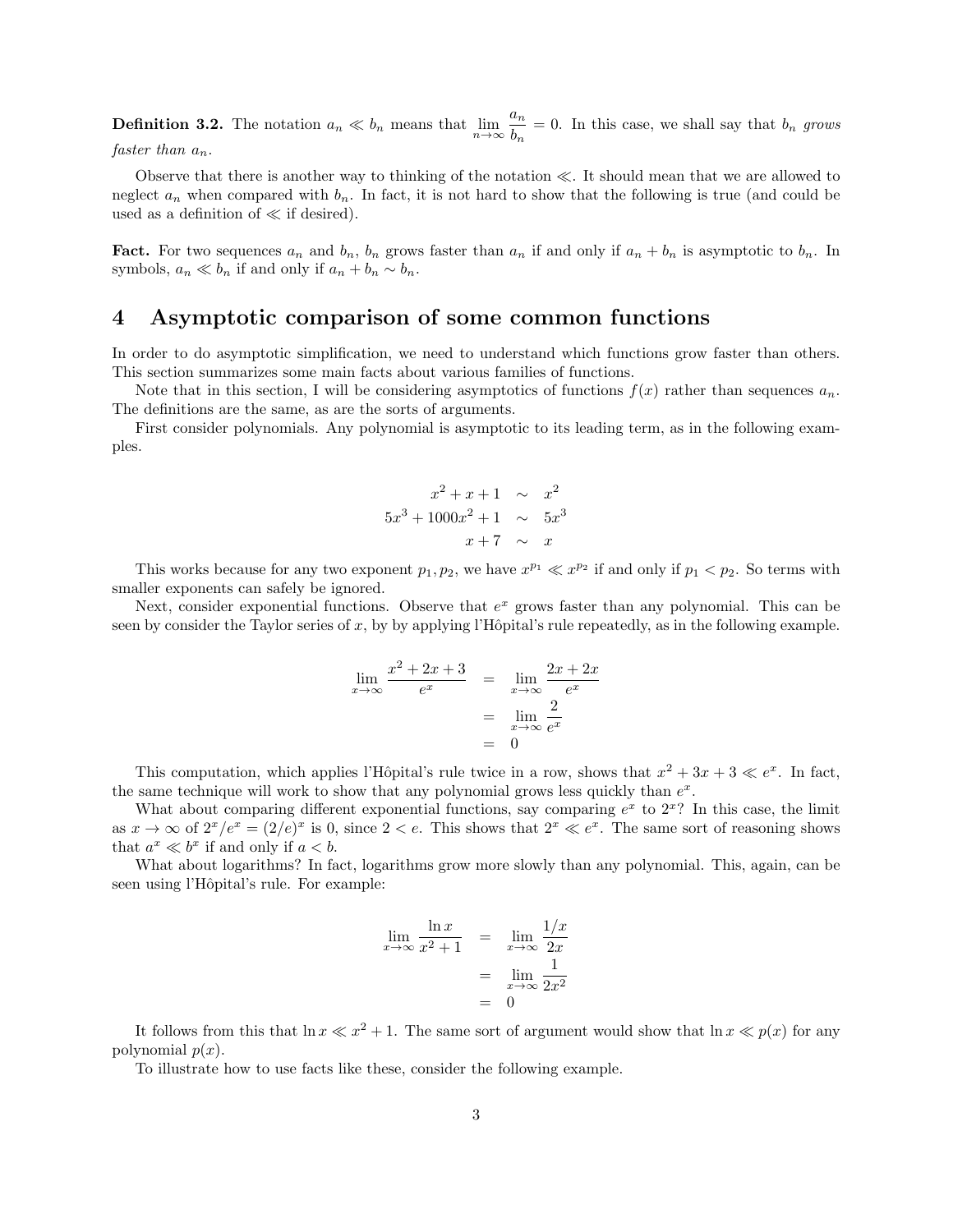*Example* 4.1. Consider the function  $f(x) = \frac{e^x + x^2}{\ln x + x^2}$ . Because  $x^2 \ll e^x$  and  $\ln x \ll x^2$ , we can safely neglect the  $x^2$  in the numerator and the ln x in the denominator. Therefore we obtain the following asymptotic simplification.

$$
\frac{e^x + x^2}{\ln x + x^2} \sim \frac{e^x}{x^2}.
$$

This is a simplification, since this new function is somewhat easier to study.

## 5 The asymptotic comparison test

The main benefit of asymptotic analysis and asymptotic simplification, for our purposes, is that it makes convergence questions much easier to study. Two asymptotic sequences have the same convergence properties. This is expressed in the following.

**Theorem 5.1** (Asymptotic comparison test). Suppose that  $\sum_{n=1}^{\infty}$  $n=1$  $a_n$  and  $\sum_{n=1}^{\infty}$  $n=1$  $b_n$  are two series such that

 $a_n \sim b_n$  and such that all terms  $b_n$  are nonnegative<sup>2</sup>. Then either both series converge or both series diverge.

The restriction that  $b_n \geq 0$  is necessary because, behind the scenes, the asymptotic comparison test invokes the direct comparison test.

Notice that the asymptotic comparison test is, in some sense, just a restatement of the limit comparison test stated several lectures ago.

There are a couple other, similar, statements that are sometimes included in the asymptotic comparison tests, which may sometimes be useful. These are stated below.

\n- If 
$$
a_n \ll b_n
$$
, all  $b_n \geq 0$ , and  $\sum_{n=1}^{\infty} b_n$  converges, then  $\sum_{n=1}^{\infty} a_n$  converges as well.
\n- If  $a_n \ll b_n$ , all  $a_n \geq 0$ , and  $\sum_{n=1}^{\infty} a_n$  diverges, then  $\sum_{n=1}^{\infty} b_n$  diverges as well.
\n

All three of these statements are essentially just souped-up versions of the direct comparison test.

### 6 Examples

Here are some examples of asymptotic simplification and asymptotic comparison in action.

*Example* 6.1. Does the series 
$$
\sum_{n=1}^{\infty} \frac{(n^2+1)(3n^3+n)}{(n^2+1)^2(7n^3+n^2)}
$$
 converge?

First, asymptotically simplify the numerator and the denominator.

$$
(n2 + 1)(3n3 + n) \sim n2 \cdot 3n3 = 3n5
$$
  

$$
(n2 + 1)2(7n3 + n2) \sim (n2)2 \cdot 7n3 = 7n7
$$

From this it follows that

$$
\frac{(n^2+1)(3n^3+n)}{(n^2+1)^2(7n^3+n^2)} \sim \frac{3n^5}{7n^7} = \frac{3}{7} \cdot \frac{1}{n^2}
$$

Now, since  $\sum \frac{1}{n^2}$  is a p-series with  $p > 1$ , it converges. So in fact the series in question converges, by the asymptotic comparison test.

<sup>&</sup>lt;sup>2</sup>Actually, it suffices to only consider terms  $b_n$  for n sufficiently large.